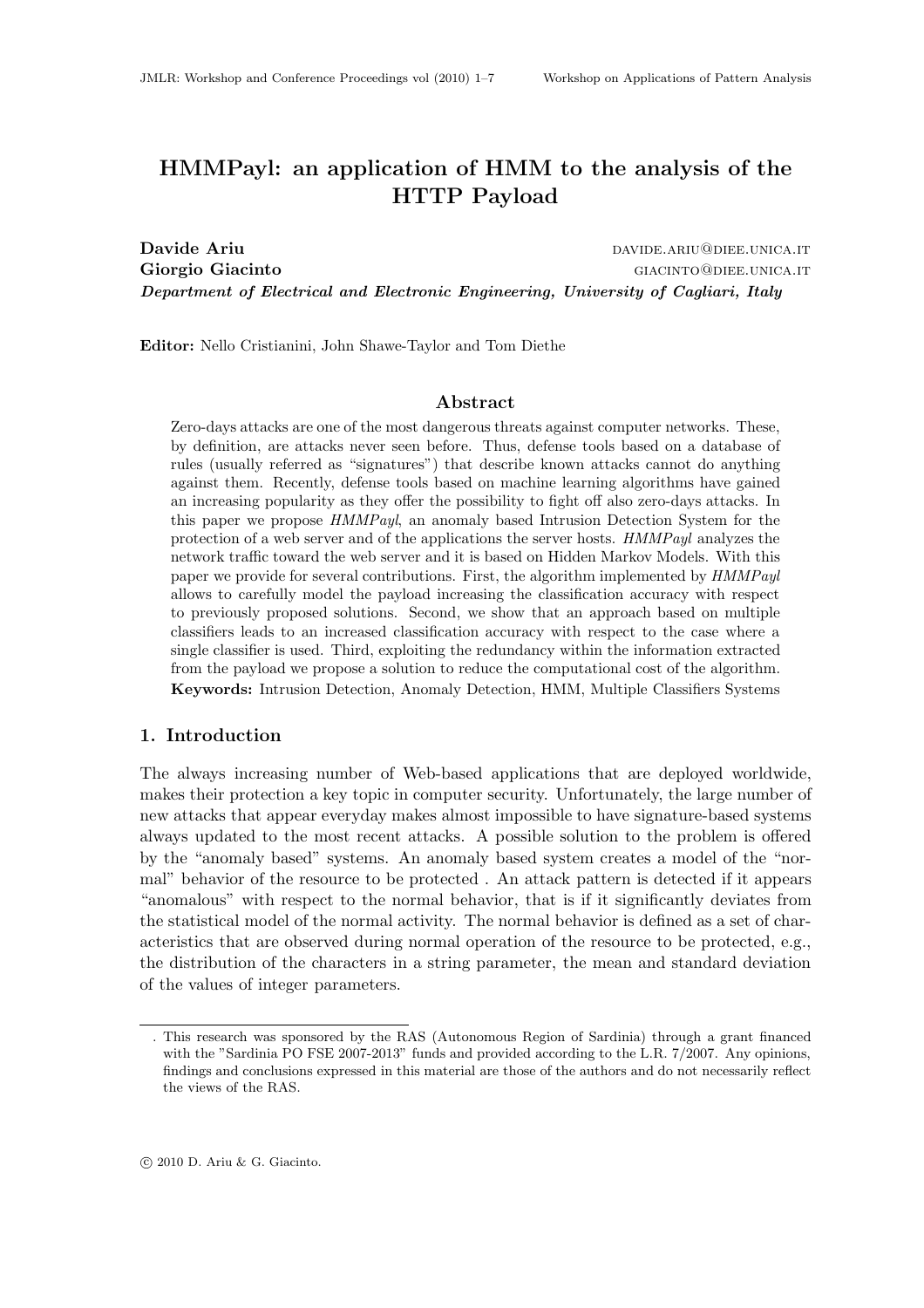

Figure 1: A simplified scheme of HMMPayl.

If the resource to be protected is a web server (including the related web applications) its normal behavior might be represented using a statistical model of the distribution of bytes within the HTTP payload, which is the portion of the network packet that contains the request sent by the web browser to the web server. The key idea is that the statistics of a payload containing an attack are different from those of a legitimate one. The seminal work on Intrusion Detection Systems based on payload statistics has been proposed by Wang and Stolfo (2004). They proposed PAYL, which is an IDS that models the distribution of bytes within the payload using the *n*-gram-analysis. The main limitation of *PAYL* is represented by the size of the features space that exponentially increases with  $n(256^n)$  which makes impossible using a value of n larger than two. Perdisci et al.  $(2009)$  proposed an IDS called McPAD, which implements a feature extraction algorithm that can be considered as an approximation to the  $n$ -gram analysis. In particular the  $n$ -gram analysis is approximated combining an ensemble of classifiers each one of which works in a features space of size  $256<sup>2</sup>$ .

In this paper we propose an IDS that has been inspired by PAYL and McPAD. It uses Hidden Markov Models to produce an accurate model of the payload. One of the reasons which initially motivated its development was the consideration that HMM have the same expressive power of the  $n$ -grams. The advantage of using HMM is the possibility of modeling sequences of bytes without the limitations of computational cost of which the n-gram analysis suffers. The resulting model is able to better take into account the structure of the payload. From a practical perspective this leads to an improved classification accuracy and to a higher difficulty of evading the IDS. The remainder of the paper is organized as follows. In Section 2 we provide for a description of HMMPayl. Section 3 provides a description of the experimental setup. In Section 4 we describe the experimental results. Then, we draw conclusions in Section 5.

# 2. IDS Architecture

This section provides an outline of the architecture of HMMPayl which is also represented in Figure 1. A more comprehensive description can be found in [Ariu (2010)]. Here we will describe only the *Detection* phase of HMMPayl, as during the *Training* phase emission and transition matrices of HMM are estimated using the well known Baum-Welch algorithm [Rabiner (1989)]. We exploited the fact that this algorithm only finds a local maximum of the likelihood function to obtain ensembles of HMM that are diverse even if they are trained on the same training set. In the following three paragraphs we will describe the three different steps we devised for processing the payload.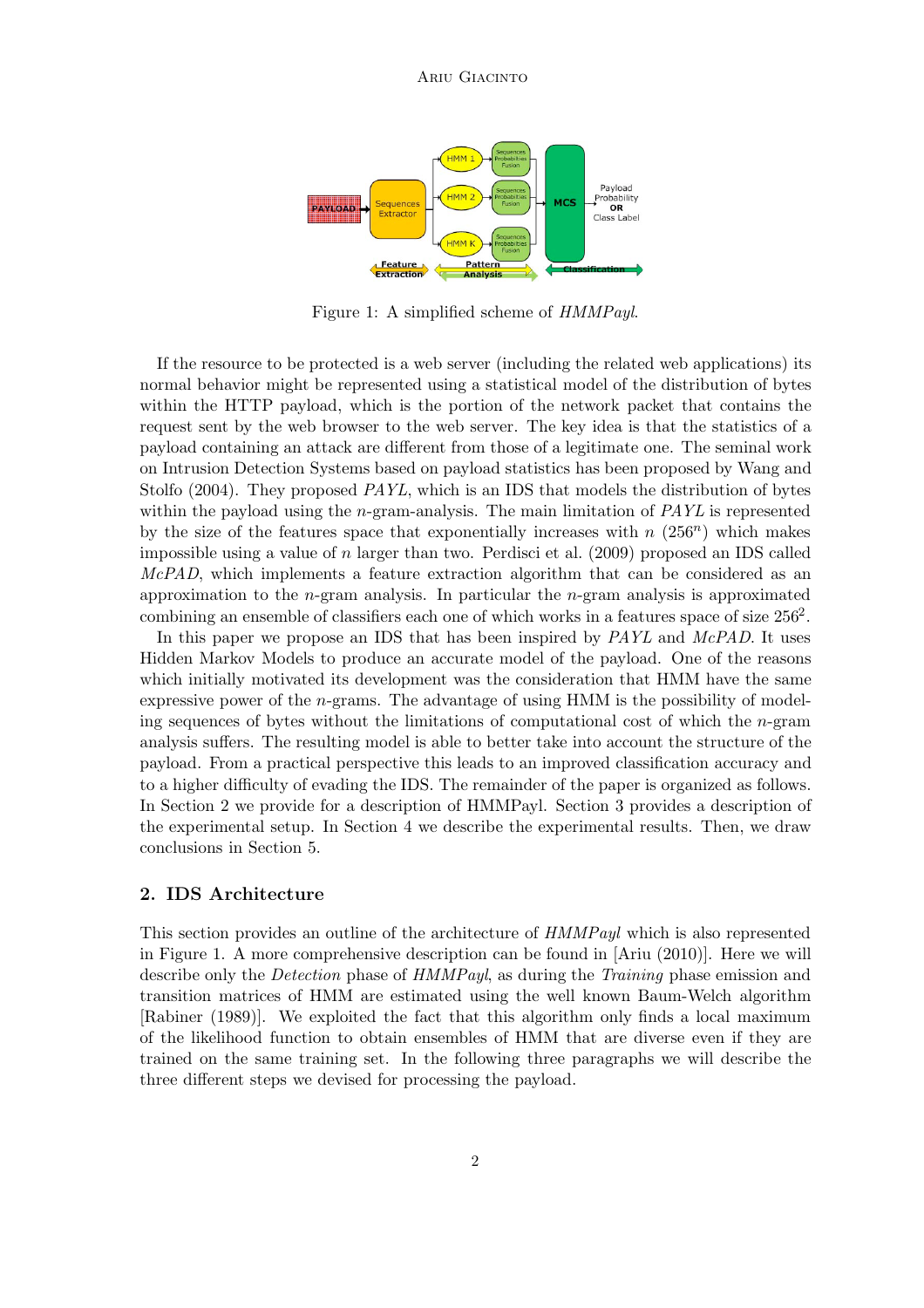#### HMMPayl

Step 1: Feature Extraction At a low level, an HTTP payload is an array of L bytes, where the value of  $L$  is variable depending on the web content that is transferred. We want to extract from the payload a set of sequences of equal length and we propose to do it using a sliding window of width " $n$ ". The window slides over the payload byte by byte, and each group of n bytes that falls inside the window is considered as a sequence that we will call  $s_i$ . Consequently, a payload  $P$  of length  $L$  is represented by a set  $S$  of  $N$  sequences of length n, where  $N = L - n + 1$ .

**Step 2: Pattern Analysis** The input for this step is the set  $S$  of  $N$  sequences extracted from a payload P. Let us assume that an HMM is trained on sets of sequences extracted from normal payloads according to the technique previously described. We assume also that  $p_i$  is the probability (for an HMM  $\lambda$ ) of emitting each one of the sequences inside S (at detection time).

Thus, for each payload  $P$ , the HMM produces a set of  $N$  probabilities associated to the N sequences in S. A simple solution to obtain an overall probability for  $P$  is to calculate the arithmetic mean of the output probabilities:

$$
P(S|\lambda) = \frac{1}{N} \sum_{j=1}^{N} p_j = \frac{1}{N} \sum_{j=1}^{N} P(s_j|\lambda) \text{ with } p_j = P(s_j|\lambda), j = 1, ..., N
$$
 (1)

as the arithmetic mean provides an efficient and unbiased estimate.

The scheme of HMMPayl reported in Figure 1 shows that K different HMM are used in parallel during the Pattern Analysis step. Each HMM within the ensemble receives as input the whole set of sequences  $S$ , and produces as output a set of  $N$  probabilities. The set of output probabilities from each HMM is the input for the "Sequences Probabilities Fusion" block which calculates the arithmetic mean of the N probabilities produced by each HMM. At the end of this step we obtain a vector of K probabilities assigned to the payload by the K HMM. All the HMM in the ensemble have the same number of states, and are trained on the same training set, while their transition and emission matrices are different due to a different random initialization.

Step 3: Classification At this level, the problem is that of combining the outputs of several classifiers. To keep the system simple, we decided to use static combination rules, i.e., the minimum, the maximum, the mean, and the geometric mean rules [Kuncheva (2004)]. The resulting probability is then thresholded according to desired trade-off between detection and false positive rates.

# 3. Experimental Setup

In this Section we describe the characteristics of the datasets we used in our experiments.

HMMPayl has been deeply tested on three different datasets of normal traffic, and on four datasets containing different types of attacks. For what concerns datasets of normal traffic, one of them contains simulated traffic, while the other two contain real traffic collected at academic institutions. The dataset containing simulated traffic consists of the HTTP requests extracted from the first week of the DARPA'99 dataset [ Lippmann et al. (2000)].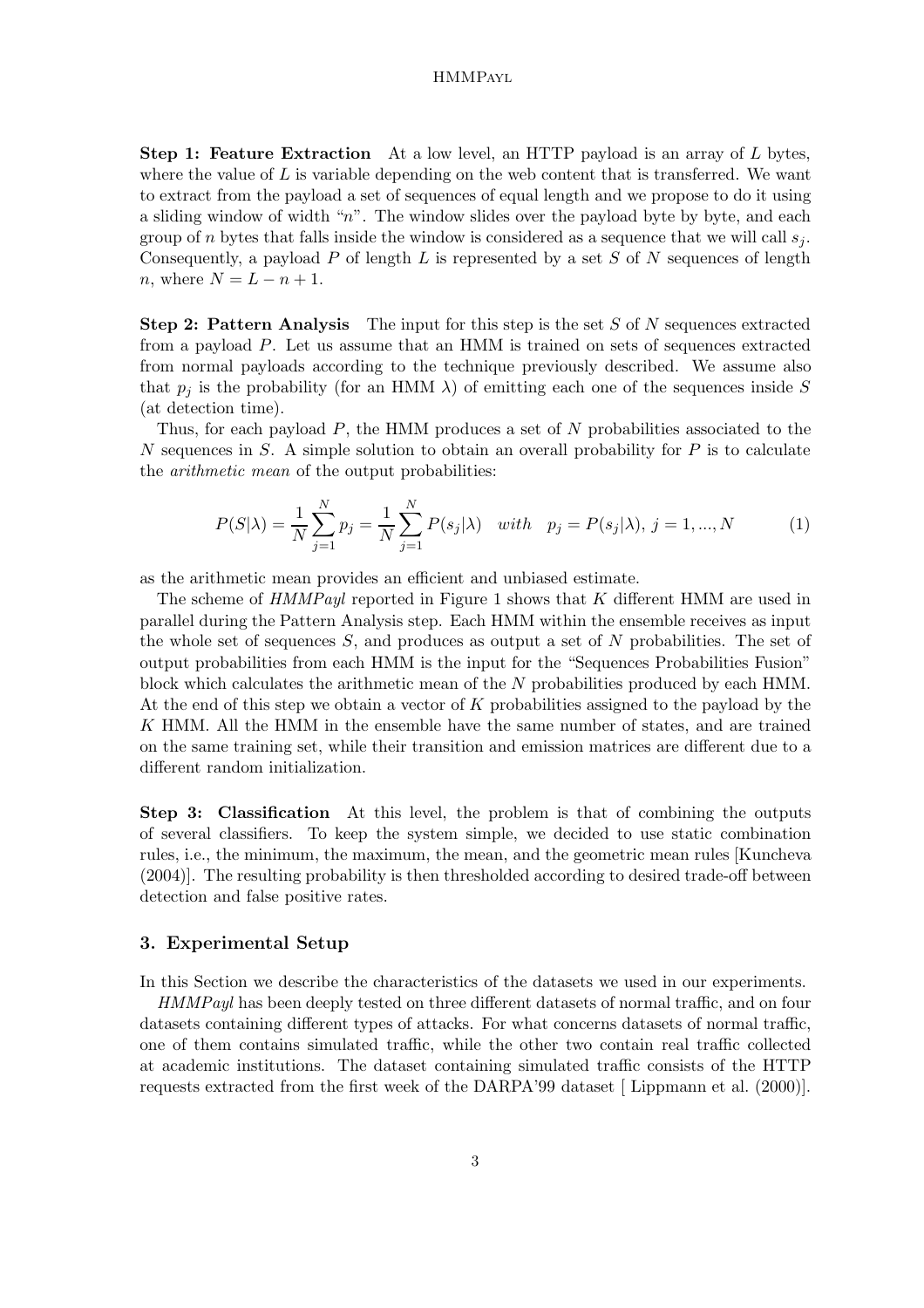|                | <b>DARPA</b> |         | <b>DIEE</b> |         | GT       |         |  |  |
|----------------|--------------|---------|-------------|---------|----------|---------|--|--|
| Day            | Size (MB)    | Packets | Size (MB)   | Packets | Size(MB) | Packets |  |  |
|                | 19           | 161,602 | 7.2         | 10,200  | 131      | 307,929 |  |  |
| $\overline{2}$ | 23           | 196,605 | 7.4         | 10,200  | 72       | 171,750 |  |  |
| 3              | 23           | 189,362 | 6.6         | 10,200  | 124      | 289,649 |  |  |
| 4              | 30           | 268,250 | 6           | 10,200  | 110      | 263,498 |  |  |
| 5              | 18           | 150,847 | 6.4         | 10,200  | 79       | 195,192 |  |  |
| 6              |              |         | 6.7         | 10,763  | 78       | 184,572 |  |  |
|                |              |         |             |         | 127      | 296.425 |  |  |

(a) Number of packets and size (MB) of traces of normal traffic

(b) Attacks datasets used to evaluate the detection rate

| Dataset Name        | $#$ of Attacks | Description                                                  |  |  |  |  |  |
|---------------------|----------------|--------------------------------------------------------------|--|--|--|--|--|
| Generic Attacks     | 66             | Shell-code, Denial of Service or Information Leakage         |  |  |  |  |  |
| Shell-code Attacks  | 11             | Shell-code attacks from the Generic Attack dataset           |  |  |  |  |  |
| <b>CLET</b> Attacks | 144            | Shell-code attacks modified with the polymorphic engine CLET |  |  |  |  |  |
| XSS-SQL Attacks     | 38             | Cross-site Scripting and SQL-Injection attacks               |  |  |  |  |  |

Table 1: Datasets used for the evaluation of HMMPayl

Altogether it is composed of five entire days of simulated normal traffic to and from an air force base. For what concerns the real traffic, the first dataset is made up of HTTP requests towards the website of the College of Computing at the Georgia Tech (GT), USA. The other consists of HTTP request toward the website of our department (DIEE) at the University of Cagliari, Italy. They consist respectively of seven and six days of traffic. It is worth to remark that both the GT and the DIEE datasets are completely unlabeled. We considered the GT and DIEE datasets as "clean" from known attacks for the purpose of measuring the false positive rate since any evidence of occurring attacks has not been reported in the period in which we collected the traffic.

The experiments have been carried out in the same way on all of the three datasets, both for training and testing. A k-fold cross validation has been realized, using in rotation one day of traffic for training and all the remaining days for testing purposes. Details about the number of packets and the size (in MB) of each trace are provided in table  $1(a)$ .

We evaluated the detection rate of  $HMMPayl$  on several datasets consisting of attacks frequently observed against web applications. Attack datasets are briefly described in Table  $1(b)$ . Attacks in the Generic, Shell-code and CLET dataset are the same used in [Perdisci et al. (2009)]. Attacks into the XSS-SQL dataset are the same used in [Corona et al. (2009)].

# 4. Experimental Results

In this section we will briefly describe the attained experimental results. HMMPayl has been evaluated in terms of "Partial AUC"  $(AUC_p)$  that we defined as the AUC attained by integrating the ROC curve in the range [0 0.1] of the false positive rate, and then dividing the resulting value by 0.1. The other portions of the ROC curve are of no interest in computer security applications, as the related operating points exhibit too high values of false alarm rates. The rest of this section is organized as follows: in 4.1 we show how the

<sup>.</sup> T. Detristan, T. Ulenspiegel, Y. Malcom, and M. Underduk. Polymorphic shellcode engine using spectrum analysis. Phrack Issue 0x3d, 2003.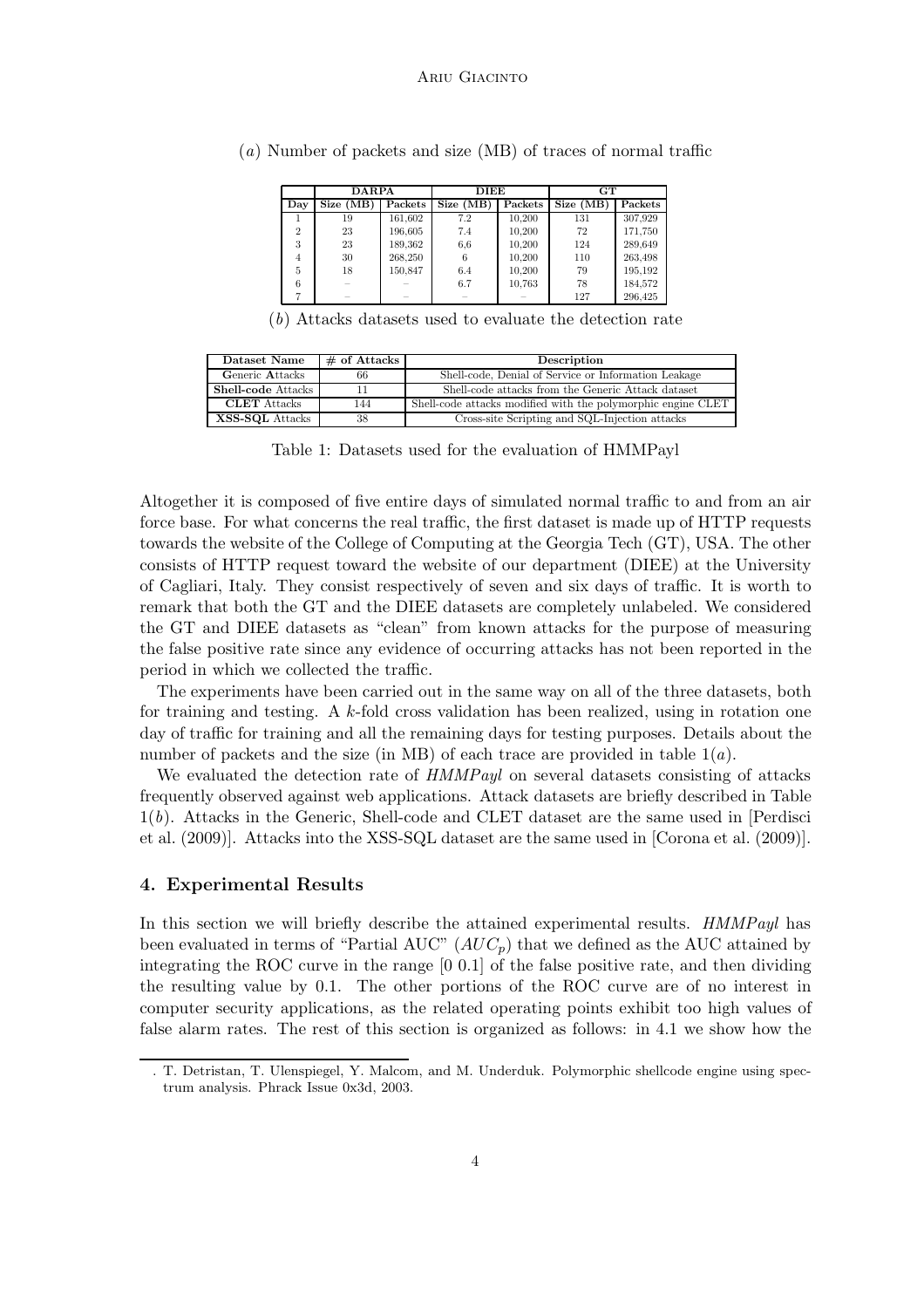

(a)  $AUC_p$  - Generic Attacks Dataset (b)  $AUC_p$  increase with the number of classifiers

Figure 2: Experimental Results on HMMPayl

classification accuracy increases with the length n of sequences. In 4.2 we will describe results obtained applying a sequences sampling strategy which is designed to reduce the computational cost. In 4.3 we will show benefits of the MCS approach.

#### 4.1. The width of the window  $n$

Table 2 shows that HMMPayl is particularly effective in detecting attacks within the Shellcode and the CLET dataset. These quite good results can be explained by observing that shell-code attacks contain executable code, i.e. non printable characters. Since the training set is made up of legitimate traffic, it mainly contains only printable characters. As a consequence, the probability emitted for non-printable characters is around zero, and the related payloads can be easily classified as anomalous. On the contrary, payloads containing attacks such as Cross-site Scripting or Denial of Service, produce payload statistic that are similar to those of legitimate traffic. Thus, a value of at least 5 must be set for  $n$  to attain a good detection rate of these attacks.

Figure 2(a) confirms this point. It shows the values of  $AUC_p$  obtained by  $HMMPayl$ on the Generic Attack dataset for different values of  $n$ . The graph clearly shows that the  $AUC_p$  attained by HMMPayl increases with the value of n. In fact, the larger the value of  $n$ , the better the model of the structure of the payload. We also compared  $HMMPayl$ with McPAD. PAYL has not been considered here because it has been already shown that McPAD outperforms PAYL when these attacks are considered [Perdisci et al. (2009)]. We reported (see Figure  $2(a)$ ) the performance attained by HMMPayl and McPAD when the

Table 2: Average  $AUC_p$  for HMMPayl. The average is calculated on different values of n and on different days of traffic. Classifiers are combined using the minimum rule.

|             | <b>DARPA</b>    | <b>DIEE</b>     | <b>GT</b>       |  |  |
|-------------|-----------------|-----------------|-----------------|--|--|
| Attack      | $AUC_n(\sigma)$ | $AUC_n(\sigma)$ | $AUC_n(\sigma)$ |  |  |
| Shell-code  | 0.999(0.0019)   | 0.996(0.0024)   | 0.988(0.0035)   |  |  |
| <b>CLET</b> | 0.998(0.0023)   | 0.997(0.0051)   | 0.990(0.0087)   |  |  |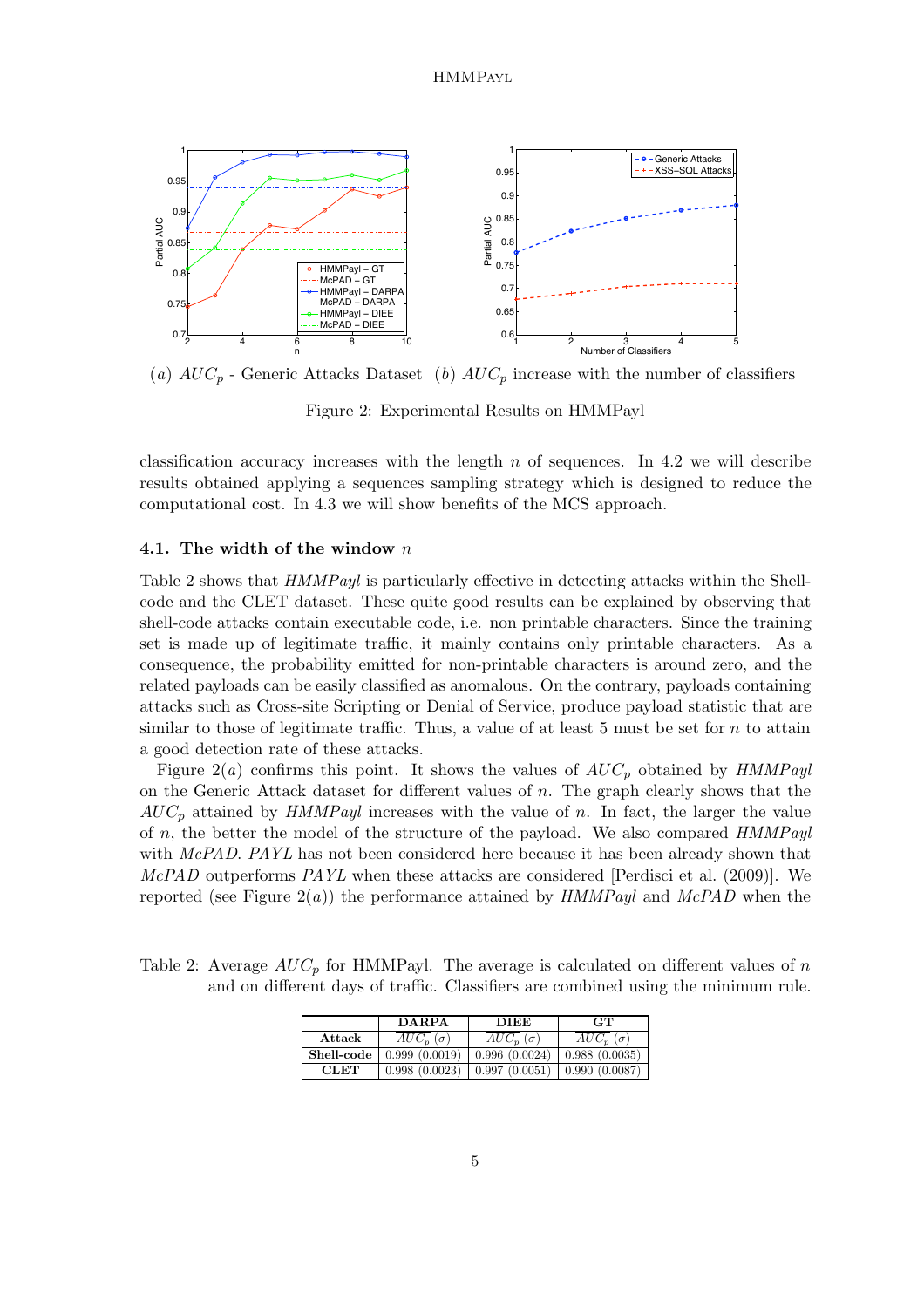minimum rule is used. Reported results show that  $HMMPayl$  can outperform  $McPAD$  on all of the three datasets of normal traffic. A worthy result is that the increase in the  $AUC_p$ is particularly noticeable on the datasets of real traffic (DIEE and GT) that are fairly harder to be modeled with respect to the DARPA dataset (which is synthetic).

# 4.2. Sequences Sampling

Here we propose to use a sample of the sequences in the set  $S$  to reduce the computational cost. We considered that at each step of the "Features Extraction" process, the sliding window extracts from the payload a sequence that contains the  $n-1$  last bytes of the sequence extracted at the previous step. Thus, the same byte results analyzed  $n$ -times by the HMM. Then we thought that was possible to move the sliding window of more than a single-step forward without loosing too much of the information extracted from the payload. In our experiments we set  $n = 6$  and we varied the step of the sliding window from 1 (that is the original proposal with no sampling) to 6 (no overlap among sequences).

Table 3 shows the experimental results. In the worst case the loss in the  $AUC_p$  due to sampling is not higher than the 15% of the maximum  $AUC_p$ . It is easy to see that the maximum value is achieved when the whole payload is considered. The advantage attained by sampling is the reduced number of sequenced processed. In the case the step value is set to 6, the number of sequences to be processed approximately reduces to 17%, with a considerable saving of computational cost. Unfortunately, Table 3 also shows that the loss in  $AUC_p$  values is not easily predictable once the sampling step has been determined. A possible explanation for this can be provided if we consider that the information within the payload is basically expressed through an English-written text. Thus, some sampling steps allow to select a subset of sequences that better represents the information within the payload, without relationships with the number of sequences that have been discarded, (e.g. we could discard sequences that are aligned with the beginning of reserved words in the payload).

|  |  |  |  |  |  |  |  | Table 3: Average $AUC_p$ for different values of the sampling step on the GT dataset. |  |  |  |  |  |  |
|--|--|--|--|--|--|--|--|---------------------------------------------------------------------------------------|--|--|--|--|--|--|
|--|--|--|--|--|--|--|--|---------------------------------------------------------------------------------------|--|--|--|--|--|--|

| Attacks           | <b>Advancing Step</b> |       |       |       |       |       |       |
|-------------------|-----------------------|-------|-------|-------|-------|-------|-------|
| XSS-SQL Injection | $AUC_n$               | 0.855 | 0.732 | 0.733 | 0.723 | 0.736 | 0.727 |
| Generic           |                       | 0.870 | 0.820 | 0.780 | 0.801 | 0.745 | 0.785 |

# 4.3. Benefits of the MCS approach

In this section we show that using multiple classifiers we can realize more accurate attack detection. Figure  $2(b)$  clearly shows that the  $AUC_p$  increases with the number of combined

Table 4: Value of the  $AUC_p$  for single classifiers. The MCS includes all of the five HMM combined with the minimum rule. Results are averaged on the GT dataset.

|                                    | HMM1   HMM2   HMM3   HMM4   HMM5   MCS |        |        |              |        |        |
|------------------------------------|----------------------------------------|--------|--------|--------------|--------|--------|
| Generic Attacks $\parallel$ 0.8036 |                                        | 0.8163 | 0.8564 | $1 \t0.8973$ | 0.7944 | 0.918  |
| XSS-SQL Attacks 0.8559             |                                        | 0.8584 | 0.6155 | 0.8221       | 0.6717 | 0.8546 |